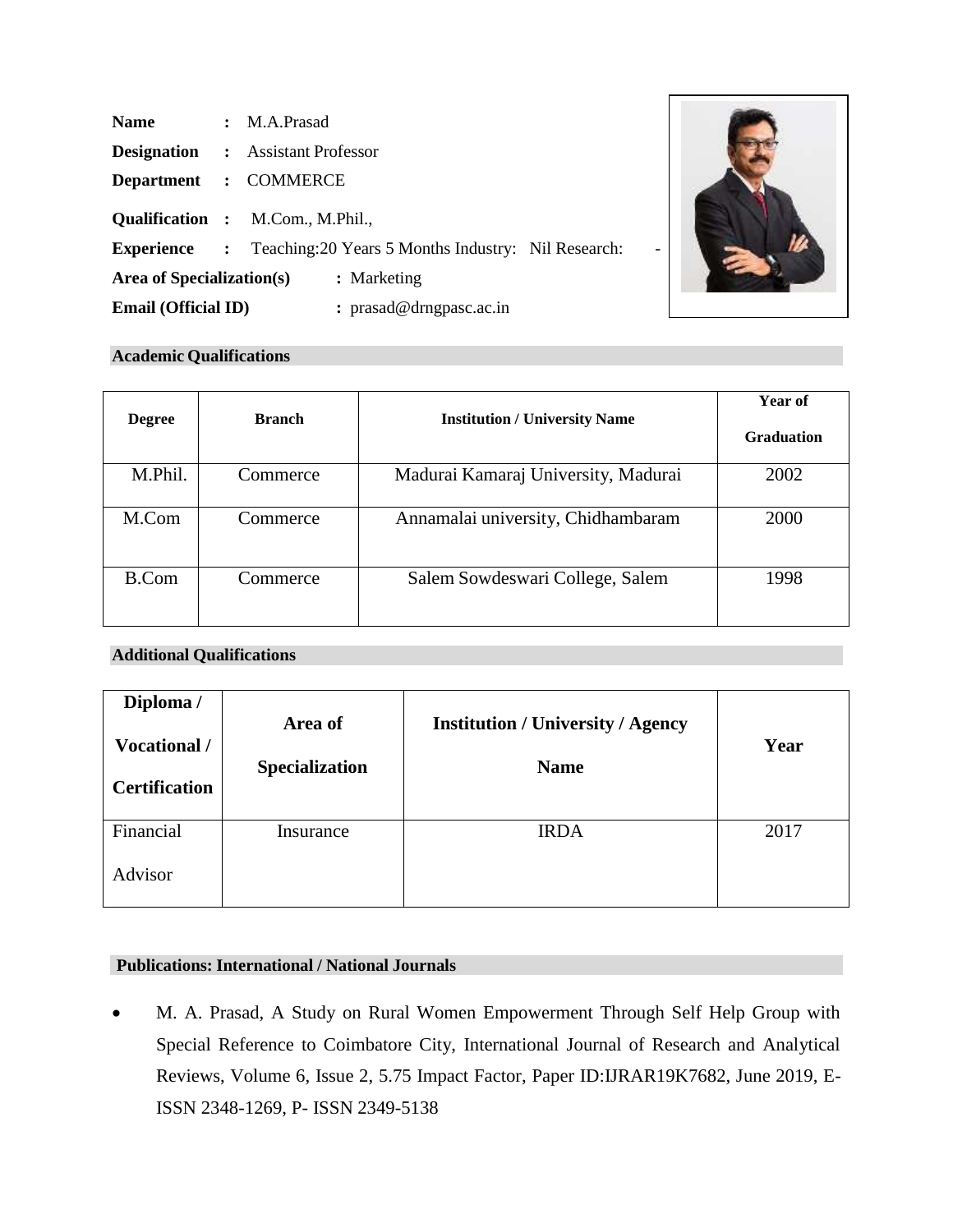- B. AnuPriya, M.A.Prasad, Study on Effectiveness of Online classes among college students, International Journal of Advance Scientific Research and Engineering Trends, Vol. 6, Issue 04 - April 2021.
- K. Gogul Krishna, M.A.Prasad, A study on Consumer Satisfaction on UBER Eats An Online Food Delivery System. IJCRT (International Journal of Creative Research Thoughts), Vol 9, Issue 04 - April 2021
- P. Krithika, M.A.Prasad,A study on customer satisfaction on usage of private taxis, IJCRT (International Journal of Creative Research Thoughts), Vol. 9, Issue 4 - April 2021
- R. Sairakesh, M.A.Prasad, Study on Customer behaviour and satisfaction towards Honda Activa Two wheelers, IJCRT (International Journal of Creative Research Thoughts), Vol. 9, Issue 4 - April 2021
- S. Vanithamani, M.A.Prasad, Impact of Social Media among college students, IJCRT (International Journal of Creative Research Thoughts), Vol. 9, Issue 4 - April 2021
- K. Kaveeya, M.A.Prasad,Impact of Mobile Banking among General Public, IJSART (International Journal for sciene ad Advance Research in Technology), Vol. 7, Issue 4 - April 2021
- K.M. Srinithi, M.A.Prasad,A study on Stress Management among working people in private sector, IJRD( Internal Journal of Research and Development), Vol6, Issue 5 - May 2021
- Chandra Prabha, M.A.Prasad, Comparative Study on consumer satisfaction towards online shopping in Amazon and Flipkart, IJCRT (International Journal of Creative Research Thoughts), Vol. 9, Issue 4 - April 2021.

### **Consultancy**

| <b>Nature of Consultancy</b> | Client             | Amount | <b>Completion Status</b> |
|------------------------------|--------------------|--------|--------------------------|
| Human Resource               | Clob Technologies, | Ni1    | Completed                |
|                              | Coimbatore         |        |                          |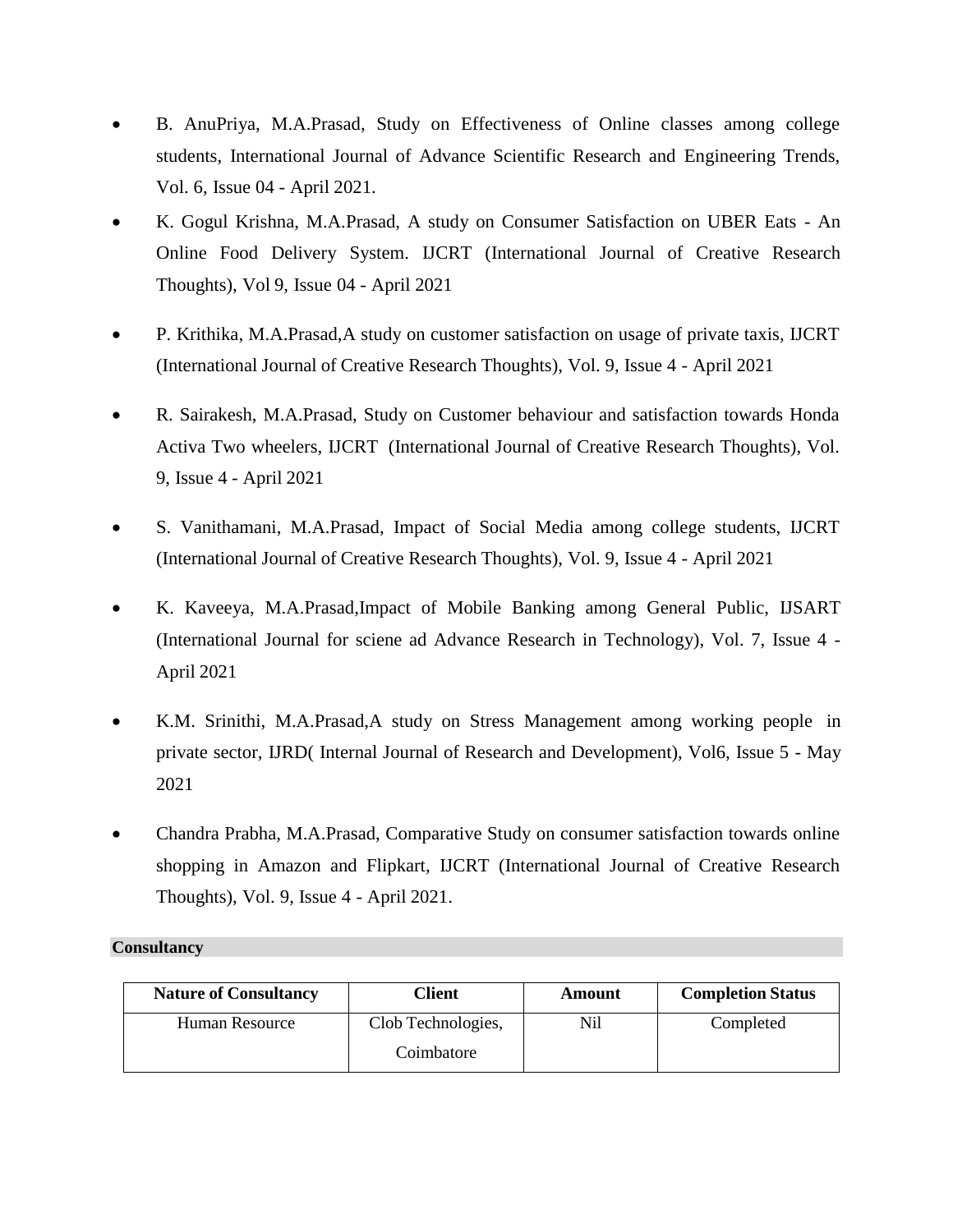### **Presentations in Conference**

### **International Conference**

• "Cyber crime and its security measures", Department of Commerce, Sankara College of Science and Commerce, Coimbatore, 05-Oct-2018.

## **National Conference**

• "GOLD PRICE FLUCTUATION – IMPACT ON INDIAN ECONOMY" National Conference, organized by the Department of Commerce, Sankara College of Science and Commerce, Coimbatore, 07-Feb-2014.

### **Participation in Conference**

### **National**

• "Business Analytics and Intelligence", National Conference, Sri Krishna Arts and Science College, Coimbatore, 07-Feb-2019 and 08-Feb-2019.

### **Participation in Workshop**

- One day workshop on Intellectual Property Rights, Pioneer College of Arts and Science, Coimbatore, 09-Feb-2019.
- "FALLACIES IN SOCIAL SCIENCE RESEARCH", ICSSR Sponsored National Workshop, Government Arts and Science College, Kangeyam, 07-Feb-2019.
- SMART GURUZ-"INTELLECTUAL REJUVENATION WORKSHOP FOR FACULTY", TUV Rheinland (India) Pvt, Ltd., Sankara College of Science and Commerce, Coimbatore, 28-Nov-2012 to 30-Nov-2012.

### **Participation in Faculty Development Programme**

- Digital Teaching Methods in Higher Education, Hindusthan College of Arts and Science, Coimbatore, 23-Aug-2021 to 28-Aug-2021.
- Experimental Teaching Corporate Cognizance, Dr.N.G.P. Arts and Science College,

Coimbatore, 09-Aug-2021 to 13-Aug-2021.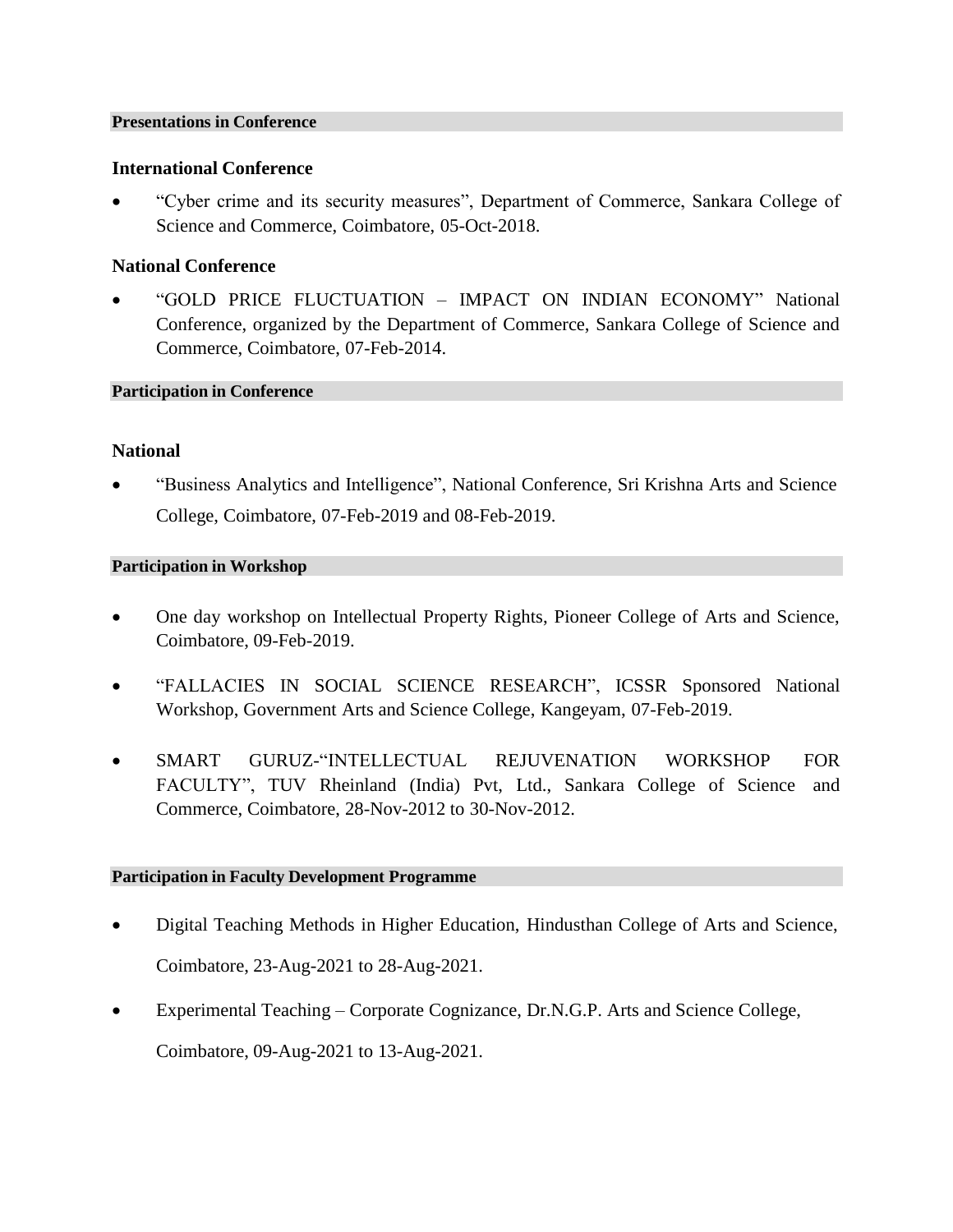- Research Methodology and Pedagogy for Teritary Education, Dr.N.G.P. Arts and Science College, Coimbatore, 15-June-2021 to 21-June-2021.
- Quality Measures in Higher Education, Dr.N.G.P. Arts and Science College, Coimbatore, 3-Dec-2018 to 09-Dec-2018.
- Mid-Career Faculty Development Programme, "FIREBIRD" Institute of Research in Management, Coimbatore, 21-Nov-2016 to 26-Nov-2016.
- Faculty Development Programme in Teaching Learning Practice, "randstad", Sankara College of Science and Commerce, Coimbatore, 28-May-2014 to 31-May-2014.
- TRAIN THE TRAINER PROGRAMME, Project Genesis, Infosys, Mysore, Sankara College of Science and Commerce, Coimbatore, 3-Jan-2013 to 12-Jan-2013.
- "EDUCATIONAL MANAGEMENT ISSUES", Sankara Institute of Management Science, Coimbatore, 16-July-2011.

# **Conference / Seminar / Workshop Organized**

• Convener National Conference on Trade, Economics and Financial Research, K.G. College of Arts and Science, Coimbatore, 2016.

# **Invited Speaker / Session Chair- Conference / Seminar / Workshop**

- Speaker in Debate session "Nenju Porukudhilaye", Kalaingar TV, Chennai, 2015
- Guest Speaker on "Recent Developments in Education" on 13.03.2021 at Dr.N.G.P. College of Education, Coimbatore-48.